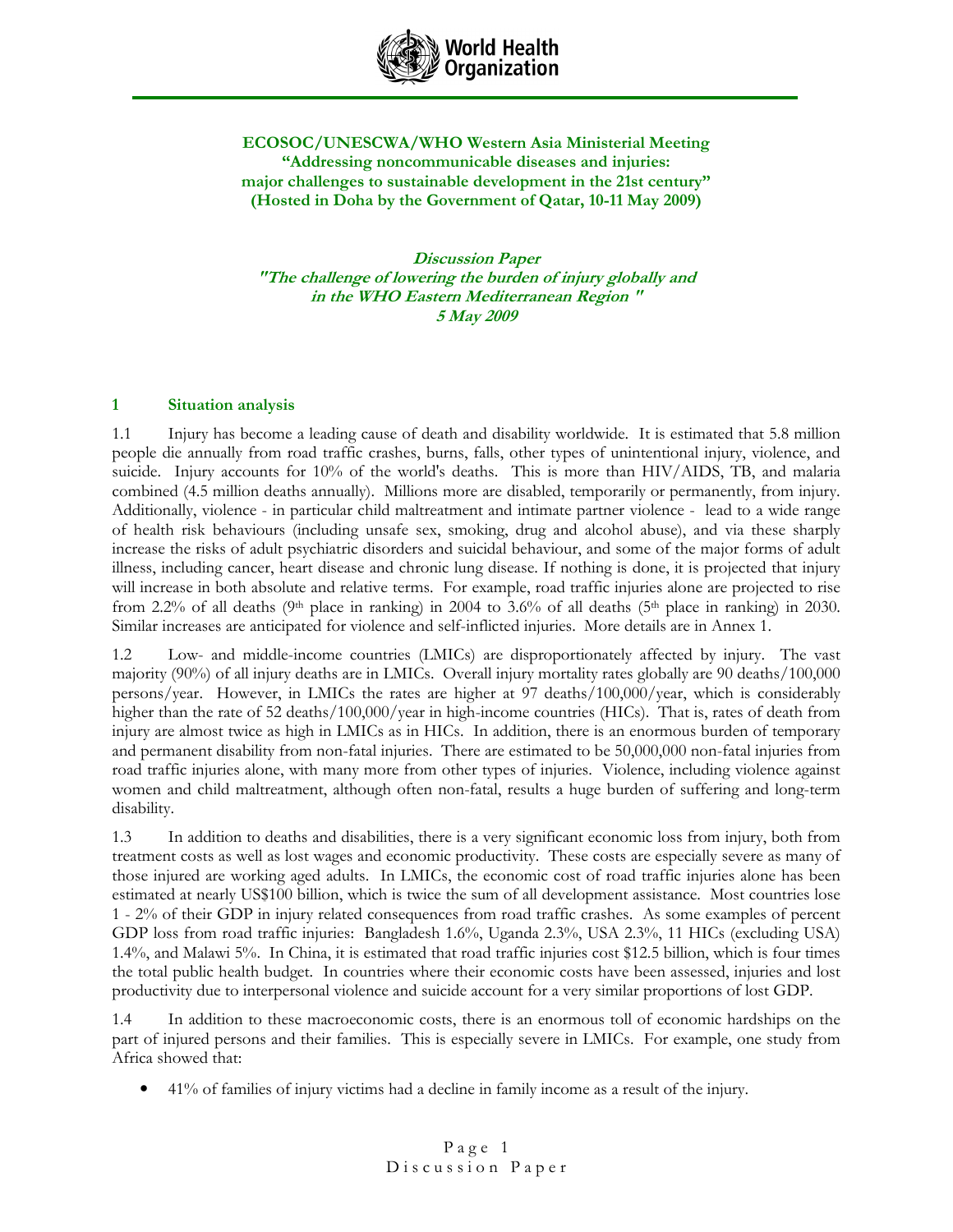

- 22% of these families went into debt, paying for treatment or making up for lost wages.
- 33% of rural families of injury victims reported a decline in food production.
- 24% of families of injury victims reported a decline in food consumption as a result of the injury.

These figures also demonstrate that a severe illness or injury is often the event that sinks a family living on the margin into deeper poverty.

1.5 In all countries, it is those from lower socio-economic groups who face the highest burden of injury. In part, this is because they have the highest exposure to unsafe environments and are the least empowered to remove risk factors, even when they are known. Examples include dangerous high speed roads passing through slum areas, whose occupants must cross these roads many times per day, and occupational injuries from jobs undertaken in unsafe conditions. In part also, the higher burden of injury on the poor arises from limited access to trauma care services, partly because of physical barriers in rural areas and partly because of difficulties with financial accessibility in all areas. Even when care is accessed, the poor run the risk of medical impoverishment, as noted in Section 1.4. In similar fashion, a study from Bangladesh showed that poor families were more likely to lose their head of household (32% of road traffic deaths to poor families) than families that were better off (21%). Over 70% of households reported declines in household income and food consumption after the death of a family member from a road traffic crash. Poor families were more likely to report a decline in their living standards (75%) than were those who were better off (58%).

1.6 The WHO Eastern Mediterranean Region has been especially hard hit. Overall rates of injury related death are at  $93/100,000/\text{year}$ , which is significantly higher than the rate in HICs and higher than the global rate. There are estimated to be a total of 485,000 injury related deaths in the region annually. The leading mechanism is road traffic crashes, which accounts for 146,000 deaths, or 30% of all injury related deaths. Other leading causes of injury related death in the region are shown in Annex 2. The significance of the injury problem is projected to rise in the region. Currently, injury related causes account for 11% of all deaths in the region. This proportion is projected to rise to 13% in 2015 and to 14% in 2030.

### 2. Opportunities for improvement

2.1 The toll from injury is LMICs and in the WHO Eastern Mediterranean Region is unacceptably high and all that much more tragic because it is so avoidable. There are a wide range of proven strategies for lowering the rates of death and disability from injury. These involve the spectrum of injury control, including surveillance and data systems (to better understand the extent of the problem and to be able to monitor trends), injury and violence prevention, and strengthening of trauma care (including prehospital, acute hospital care, and longer term rehabilitation).

2.2 Application of proven, scientific and effective methods from across the spectrum of injury control has resulted in significant and sustained improvements in many HICs. As just a few examples: childhood injury deaths in Sweden have been reduced from 17 deaths/100,000/year in the 1960's to the current 4 deaths/100,000/year. Road traffic crash deaths in the United States have been decreased from a high of 30 deaths/100,000/year in the 1930's to the current 15/100,000 per year. Most HICs have reduced their road traffic death rates even lower (e.g. Sweden 5.2, United Kingdom 5.3, Netherlands 6.2).

2.3 Some of the methods used to achieve such successes are location-specific and not transferable to the circumstances in LMICs. However, many are. For example, most of the methods for promotion of road safety, such as speed reduction through law enforcement and traffic calming infrastructure and efforts to decrease impaired driving, are eminently applicable in any location. In some cases there is a need for location adaptation, such as for defining the most effective methods for social marketing of safety practices.

2.4 Many of the methods for lowering injury rates are very cost-effective. Recently, the Disease Control Priorities Project (DCPP) ranked many health related interventions as to their cost-effectiveness. Interventions needed to promote safety and to strengthen care of the injured were identified as having costeffectiveness ratios of below 100 (US \$ 100 per disability-adjusted life year averted): vehicle speed reduction through improved enforcement and traffic calming infrastructure; strengthening of prehospital care through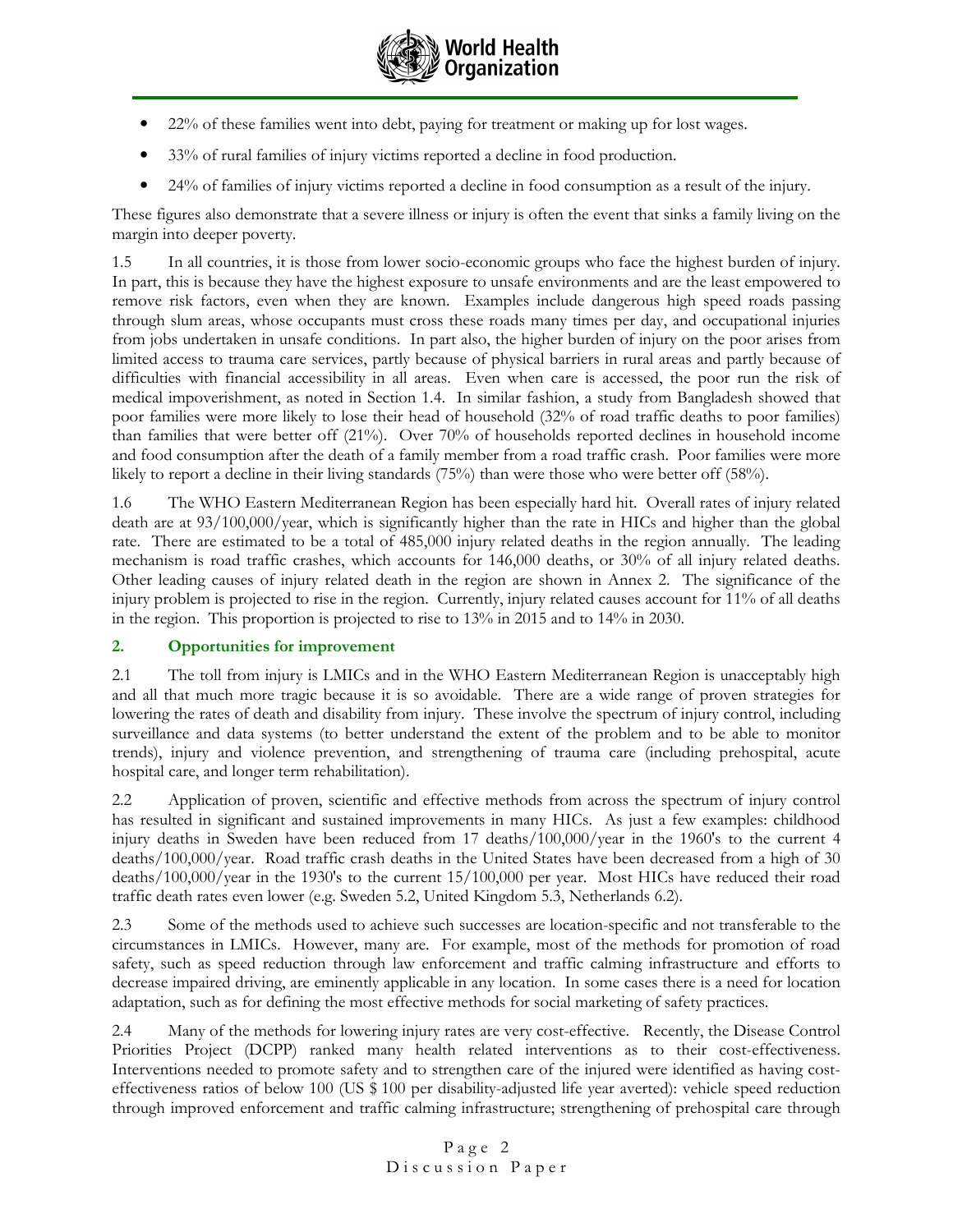

training of community-based paramedics and village lay-first responders; community ambulances; and basic surgical care (including care of injuries) at district hospitals. Thus, these interventions are considered extremely cost-effective when considered a scale ranging from 1 (most cost-effective) to 100 000 (least costeffective).

2.5 Investment in many specific injury prevention interventions can result in considerable savings to society by decreasing costs of treatment and lost wages and productivity on the part of the injured. For example, investing  $\epsilon$ 1 in smoke detector promotion can result in  $\epsilon$ 69 in savings from prevention of burns. Other similar cost-effective injury interventions include: universal licensing of handguns (€79 saved for each €1 invested), promotion of child safety seats in motor vehicles (€32 saved), bicycle helmet promotion (€29 saved), removal of roadside obstacles ( $E19$  saved), motorcycle helmet promotion ( $E19$  saved), and upgrading of pedestrian crossings (€14 saved). More complete lists of cost-effective injury control interventions are contained in Annex 3.

2.6 The above cost-effective interventions and many others like them are feasible to implement in LMICs, including those in the WHO Eastern Mediterranean Region. The question becomes how to promote such known, effective interventions better. In part, failure to do so thus far is due to inertia, both globally and at the country level. We are, however, beginning to see a change in this inertia, with increased political momentum towards improved injury control, encompassing both prevention and treatment.

2.7 In terms of global governance, there have been several World Health Assembly (WHA) Resolutions that have addressed injury issues.

- WHA Resolution 56.24 (2003): "Implementing the Recommendations of the World report on violence and health". This Resolution recognized that urgent action by governments was needed to prevent all forms of violence. It encouraged Member States to appoint focal points for violence prevention in ministries of health and to prepare national reports on violence prevention.
- WHA Resolution 57.10 (2004): "Road Safety and Health." This resolution's recommendations broadly reflect those of the *World report on road traffic injury prevention*, including those related to the designation of a lead agency for road safety, preparation and implementation of national strategies for road safety, and putting in place of specific prevention measures.
- WHA Resolution 60.22 (2007): "Health systems: emergency-care systems." This resolution addressed strengthening care for injuries and other types of medical emergencies. It called upon governments to take specific actions such as identifying a core set of trauma and emergency-care services, and developing methods for assuring and documenting that such services are provided to all who need them.

2.8 Likewise, the United Nations General Assembly has adopted several resolutions to specifically confront road traffic injury and violence against children, including:

- A/RES/58/9 (2003): Global road safety crisis
- A/RES/58/289 (2004): Improving global road safety
- A/RES/60/5 (2005). Improving global road safety
- A/RES/62/141 (2007). Promotion and protection of the rights of children
- A/RES/62/244 (2008). Improving global road safety

The UN General Assembly resolutions called for a high-level ministerial meeting to address road safety. This First Global Ministerial Conference on Road Safety being held in Moscow in November 2009.

2.9 The United Nations General Assembly has also adopted a resolution highlighting the connection between violence and development: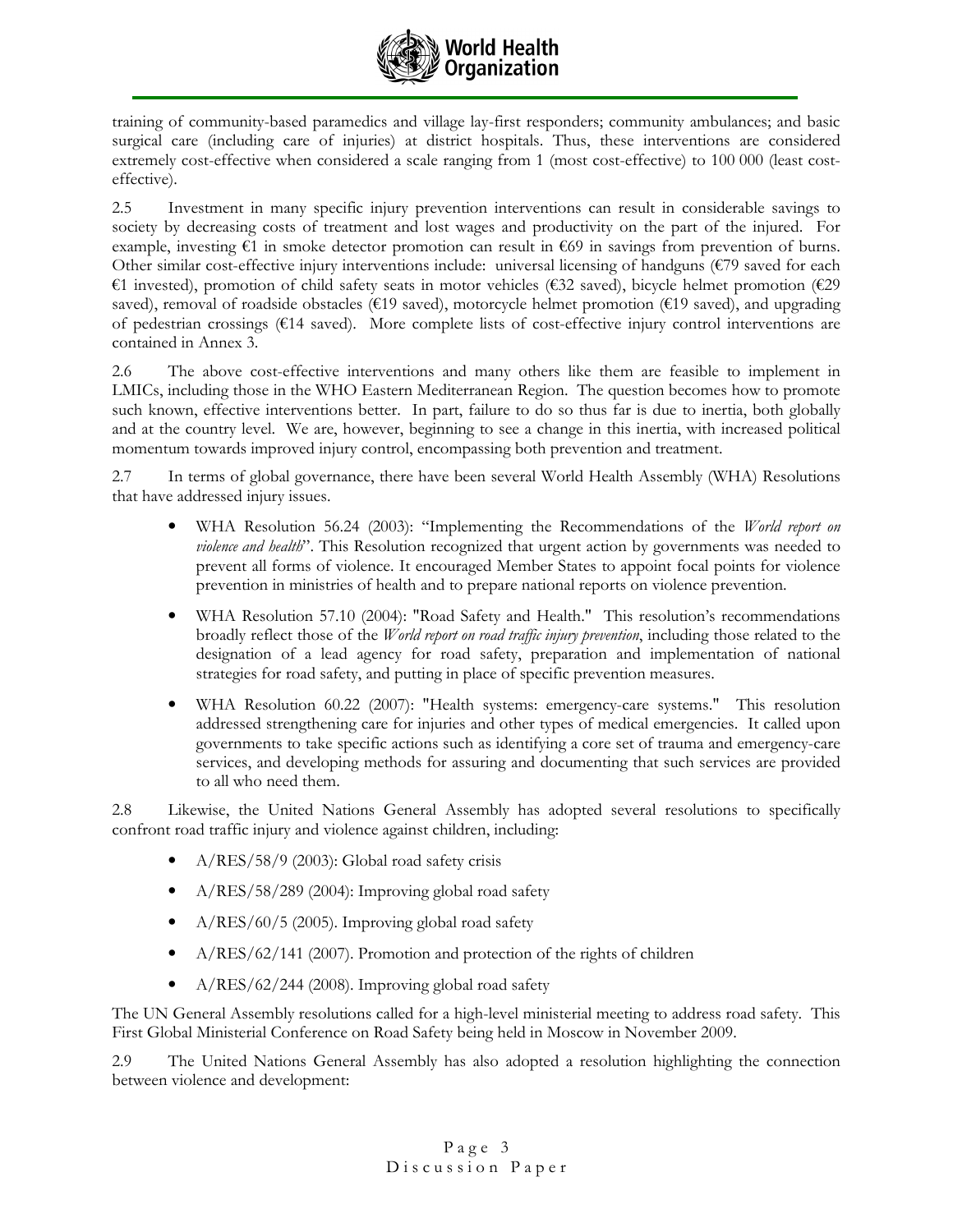

• A/RES/23/63 (2008): Promoting development through the reduction and prevention of armed violence

This resolution requested the Secretary-General to seek the views of Member States on the interrelation between armed violence and development and to submit a report to the General Assembly at its sixty-fourth session.

2.10 These developments in global health governance have been accompanied by other developments that create opportunities to promote improvements in the spectrum of injury control globally. These include a number of WHO guidance documents that are now available to assist countries in their technical implementation of a wide range of injury control activities, including, among others: injury surveillance, community based research on injury, violence prevention methods (both in general and specifically on child maltreatment), road safety methods (both in general and for several specific, high-yield methods including helmet promotion, decreasing impaired driving, and speed control), emergency trauma care (both prehospital and hospital based), and long-term rehabilitation of injured survivors back to active life. All of these guidance documents have been put to use in many countries worldwide and considerable experience in their usage has now been accumulated.

2.11 WHO has also developed technical assistance packages to assist countries with road safety implementation. These have led to considerable improvements in the road safety scenario in Mexico and Viet Nam. These packages are eminently amenable to use in other countries, if suitable funding is made available. WHO road safety efforts have also encompassed assessing the road safety scenario in over 100 Member States. The resulting Global Road Safety Status Report is to be released in June, 2009. This will establish a baseline against which future improvements can be monitored.

### 3. Recommendations

3.1 The above-noted World Health Assembly and United Nations Resolutions provide a firm basis for recommendations. Some of the major recommendations for Member States can be summarized as follows.

### 3.2 Road safety:

- Integrate prevention of traffic injuries into public health programmes.
- Prepare and implement a national strategy on prevention of road traffic injury and appropriate action plans.
- Establish government leadership in road safety, including by designating a single agency or focal point for road safety or through another effective mechanisms according to the national context.
- Facilitate multisectoral collaboration between different ministries and sectors, including private transportation companies, communities and civil society.
- Promote the use of known, effective road safety interventions such as seatbelts and crash helmets.
- Explore possibilities to increase financing for road safety, including through the creation of a fund.

#### 3.3 Violence:

- Appoint within the ministry of health a focal point for the prevention of violence.
- Create, implement and monitor a national action plan for violence prevention.
- Integrate violence prevention into social and educational policies, and thereby promote gender and social equality.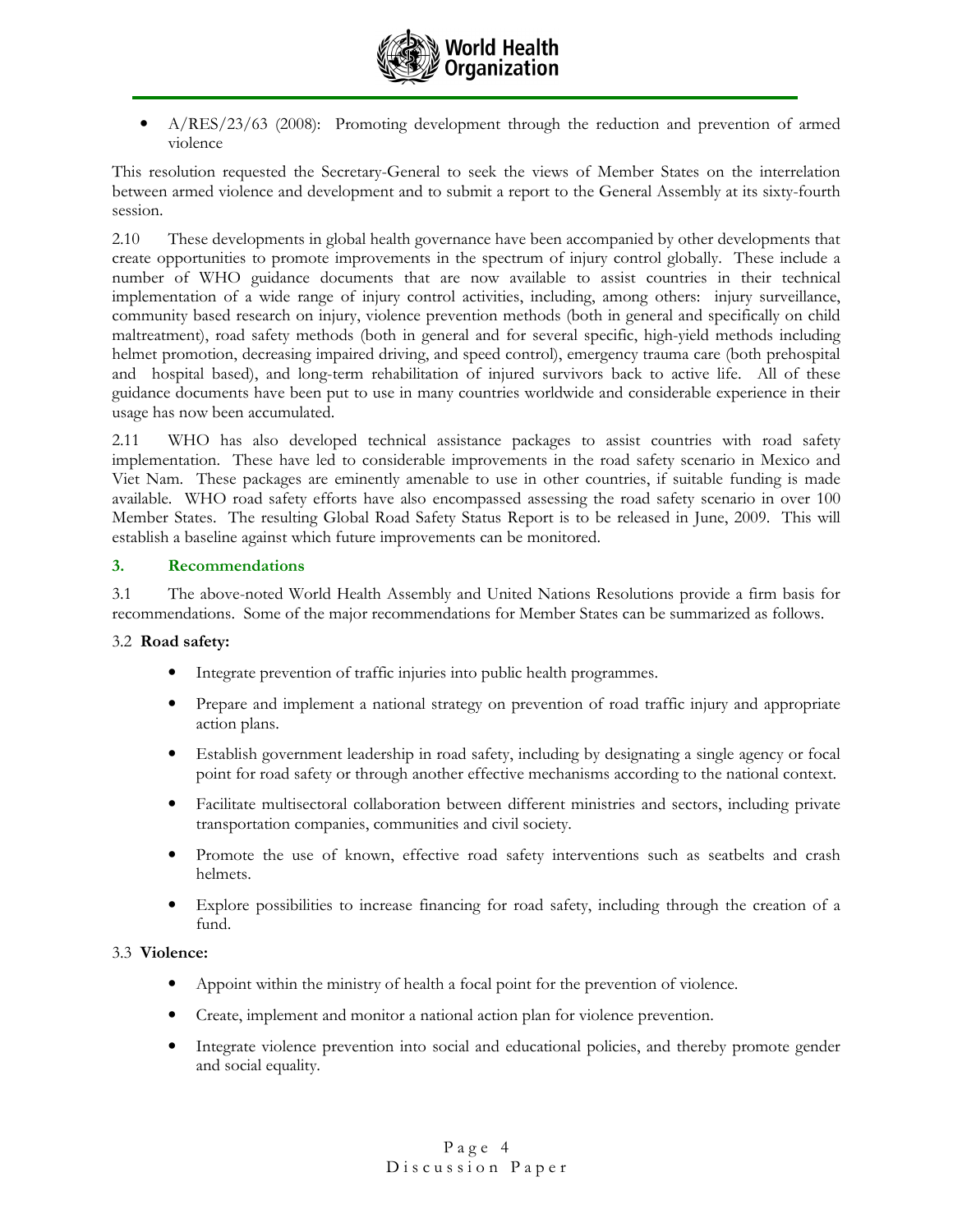

- Prepare a report on violence and prevention that describes the magnitude of the problem, the risk factors, current efforts to prevent violence, and future action to encourage a multi-sectoral response.
- 3.4 Trauma and emergency care services:
	- Ensure involvement of the ministry of health in, and an intersectoral coordination mechanism for, review and strengthening of the provision of trauma and emergency care.
	- Identify a core set of trauma and emergency-care services (as in Section 2).
	- Ensure that appropriate core competencies for trauma and emergency care are part of relevant health curricula and promote continuing education for providers of trauma and emergency care.
	- Review and update relevant legislation, including, where necessary, financial mechanisms and management aspects, to assure that a core set of trauma and emergency-care services are accessible to all people who need them.

More details can be found in the full resolutions, which are referenced at the end of this paper. In addition, there are many feasible and cost-effective interventions that can be utilized to address other injury problems, such as burns, drowning, poisoning, falls and others (some of these have been discussed above in Section 2 and in Annex 3).

3.5 In addition to the above recommendations, several other cross-cutting recommendations can be made. These include:

- Involvement of sectors outside health. Probably more than any other health problem, the solution to injury requires involvement of other sectors, both for prevention and for treatment. For example, prevention of violence requires interaction with the criminal justice system and the education sector. Road safety requires interaction with the highway authorities, for both road safety infrastructure and for enforcement of safety related traffic laws. Care of injured persons, especially in the prehospital setting, requires interactions with fire service, police, and others involved in emergency response. Thus, there is a need for the health sector to interact with and develop collaborative action plans with a number of other stakeholders, including those in government, as well as non-government organizations and civil society.
- Integration with other agendas, especially those of finance and planning. It has been shown in Section 1 that injury is a significant health problem with considerable economic impact, at both the macroeconomic and family levels. It has also been shown that there are many existing interventions to lower the toll from injury and that these interventions are very cost-effective, with savings accruing to society from their implementation (as shown in Sections 2.4 and 2.5). Given these factors, it can be seen that injury is indeed an economic and development issue. Successfully addressing the injury problem will require more than the health sector, as so much of the response involves activities outside the health sector, such as activities encompassing transport, housing, occupational environment, criminal justice, and community emergency response. Thus, because of both the broad societal impact of injury and the need for a multi-sectoral approach, it is critical that injury control be incorporated into the agendas of those involved with planning, finance, poverty reduction, social and economic development, and achievement of Millennium Development Goals.

### 4. Operationalization

4.1 In order to operationalize the above recommendations, a variety of actions are needed at the national level. These also can be thought of as the tools with which governments can work to promote strengthened injury prevention and strengthened care of the injured.

4.2 **Capacity building.** There needs to be adequate individual and institutional capacity to conduct injury control activities. Institutionally, there is a need for a lead agency to promote road safety. Such an agency should have adequate resources and sufficient legal authority. Likewise, strengthening trauma care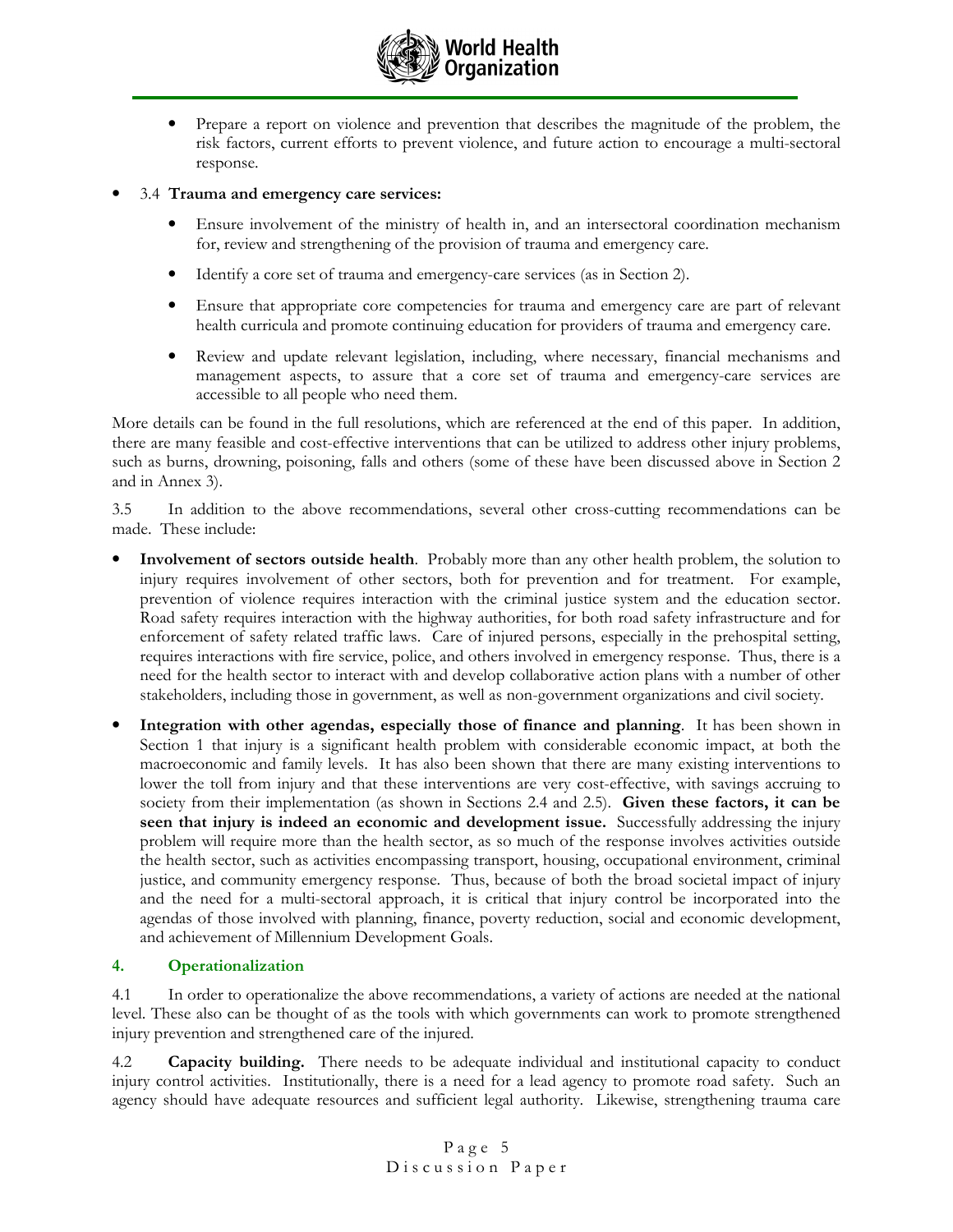

would be aided by having a person or unit within the ministry of health tasked with this issue and who has both sufficient technical knowledge of trauma care as well as the public health approach. As noted in Section 3, WHO has urged countries to have focal points for injury control issues, including both road safety and violence. Depending on the structure of the ministry of health, such persons might or might also be the ones handling trauma care issues. In addition to the institutional capacity, there is a need for individuals with the requisite injury control skills. This includes a spectrum of skills, including among others, epidemiologist who can handle injury data and set up injury surveillance activities; public health practitioners, psychologists, and communications experts who can conduct effective road safety and other prevention activities; law enforcement personnel, lawyers, and others in the legislative and legal field who can design and implement safety related laws and assure their effective enforcement; and trauma care specialists who have a public health perspective. Thus countries need to address ways in which to promote appropriate training and retention of personnel who fill these roles.

4.3 Policy. A number of specific policies can be implemented to promote better injury control. For example, for road safety laws against speeding and impaired driving can be strengthened, as well as can the capacity of law enforcement to implement the laws. Similarly, in areas where there is a predominance of motorcycle transport, mandatory motorcycle helmet laws are a vital policy for decreasing head injuries, the most common fatal injury to motorcyclists. Similar policy issues pertain to prevention of other forms of unintentional injury (such as burns, falls, and drowning), as well as to prevention of intentional injuries (violence and suicide). Many successful injury control policies have been implemented one by one. However, developing a broader policy framework to promote overall injury control represents a way to make more comprehensive progress.

4.4 Promote research, especially on the cost-effectiveness of interventions. Many injury control interventions have been well established in HICs. Many of these interventions are eminently applicable to the circumstances of LMICs. However, details of how to maximize their implementation and to assure their cost-effectiveness still need to be worked out.

4.5 Multisectoral framework and partnerships. The need for the involvement of multiple sectors in addition to health has been stressed above. Thus, policy development and implementation needs to be approached from a multisectoral framework, engaging all relevant stakeholders, especially including those involved with planning, finance, and other broad, society-wide work. In addition to the need for solicitation of technical input and viewpoints, the implementation of injury control activities often calls for formation of partnerships, involving not only different branches of government, but also NGOs and civil society.

4.6 Priority and political commitment. Internationally and nationally, in countries at all economic levels, insufficient attention has been devoted to injury control. The resources devoted to injury control, whether for prevention or treatment, are miniscule in comparison to resources devoted to other health problems and especially in comparison to the magnitude of the injury problem. Increased political commitment to increase the priority of injury within the health sector and within all other relevant sectors is especially needed.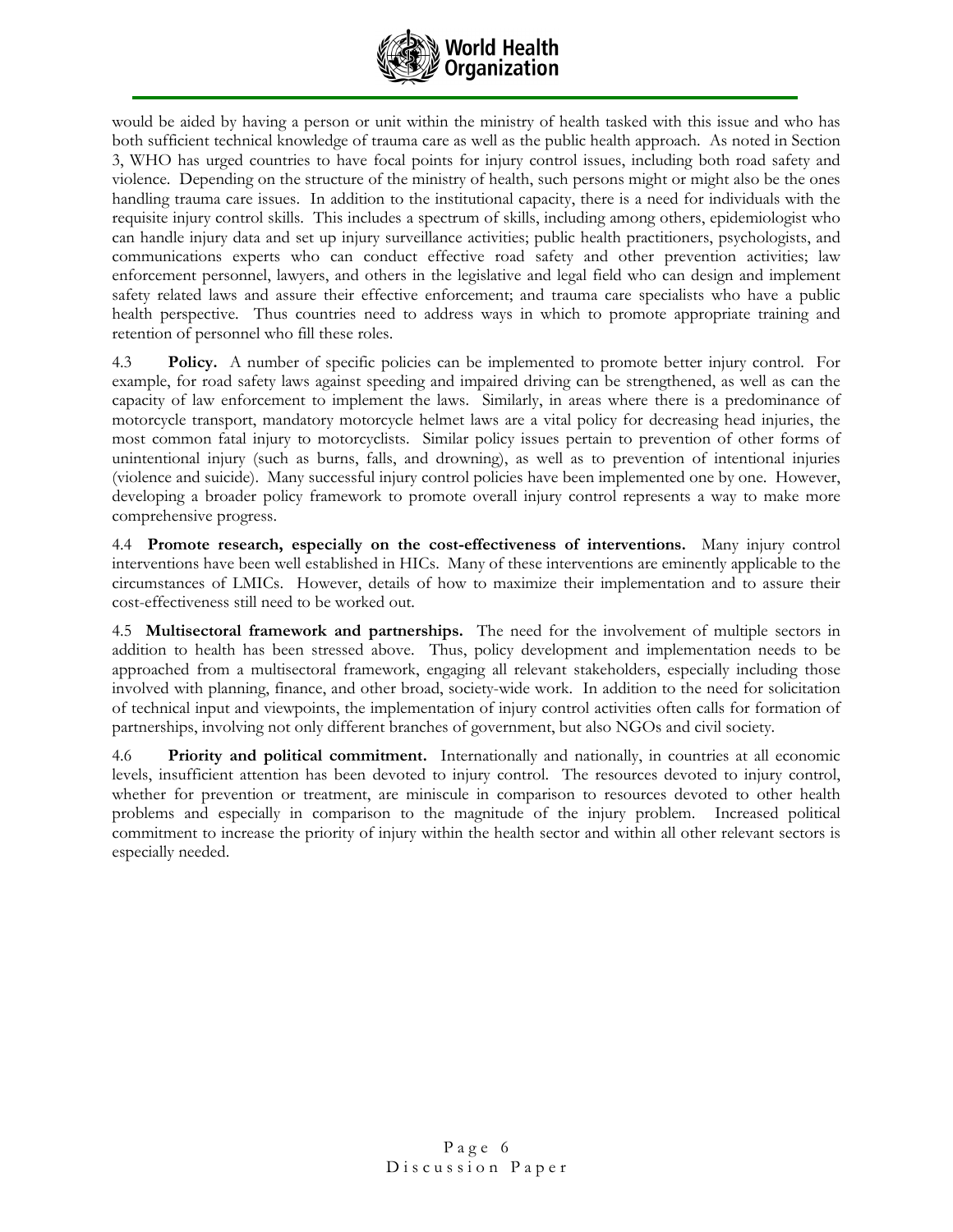

## ANNEX 1

# MORTALITY BURDEN OF INJURY GLOBALLY, CURRENT AND PROJECTED

| LEADING CAUSES OF DEATH, 2004 AND 2030 COMPARED |                |      |         |                |                                |  |
|-------------------------------------------------|----------------|------|---------|----------------|--------------------------------|--|
| 2004                                            |                |      |         |                | 2030                           |  |
| Disease or injury                               | Death          | Rank | Ran     | Death          | Disease or injury              |  |
|                                                 | s              |      | $\bf k$ | s              |                                |  |
|                                                 | $\binom{0}{0}$ |      |         | $\binom{0}{0}$ |                                |  |
| Ischaemic heart disease                         | 12.2           | 1    | 1       | 14.2           | Ischaemic heart disease        |  |
| Cerebrovascular disease                         | 9.7            | 2    | 2       | 12.1           | Cerebrovascular disease        |  |
| Lower respiratory infections                    | 7.0            | 3    | 3       | 8.6            | <b>COPD</b>                    |  |
| <b>COPD</b>                                     | 5.1            | 4    | 4       | 3.8            | Lower respiratory infections   |  |
| Diarrhoeal diseases                             | 3.6            | 5    | 5       | 3.6            | Road traffic injuries          |  |
| HIV/AIDS                                        | 3.5            | 6    | 6       | 3.4            | Trachea, bronchus, lung        |  |
|                                                 |                |      |         |                | cancers                        |  |
| TB                                              | 2.5            |      |         | 3.3            | Diabetes mellitus              |  |
| Trachea, bronchus, lung                         | 2.3            | 8    | 8       | 2.1            | Hypertensive heart disease     |  |
| cancers                                         |                |      |         |                |                                |  |
| Road traffic injuries                           | 2.2            | 9    | 9       | 1.9            | Stomach cancer                 |  |
| Premature and low birth                         | 2.0            | 10   | 10      | 1.8            | HIV/AIDS                       |  |
| weight                                          |                |      |         |                |                                |  |
|                                                 |                |      |         |                |                                |  |
|                                                 |                |      | 12      | 1.5            | <b>Self-inflicted injuries</b> |  |
| <b>Self-inflicted injuries</b>                  | 1.4            | 16   |         |                |                                |  |
|                                                 |                |      | 16      | 1.2            | <b>Violence</b>                |  |
| <b>Violence</b>                                 | 1.0            | 22   |         |                |                                |  |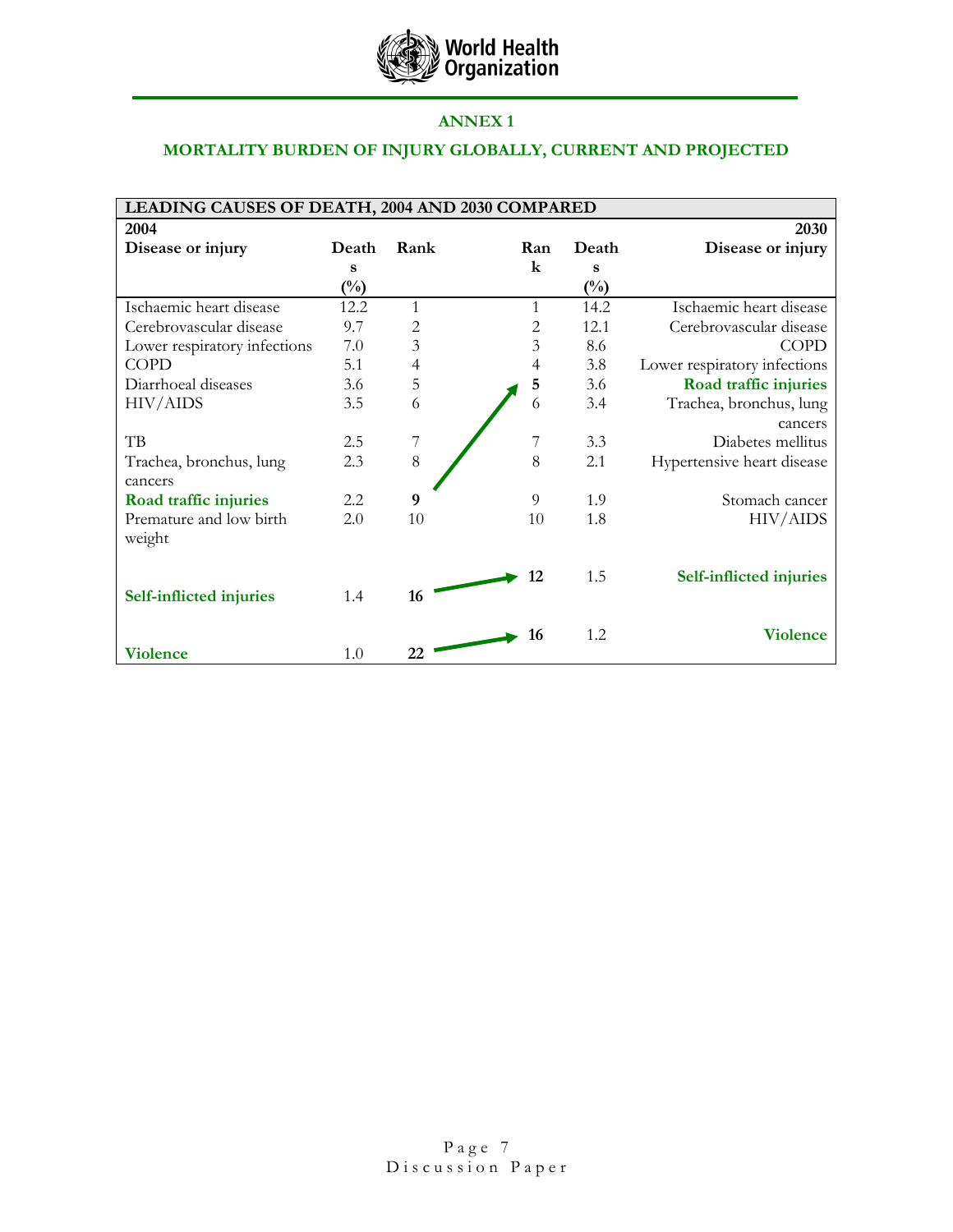

## ANNEX 2

# INJURY RELATED DEATHS IN EASTERN MEDITERRANEAN REGION IN 2004

| <b>Mechanisms</b>                   | <b>Numbers of deaths</b> | Percentage of all injury deaths |
|-------------------------------------|--------------------------|---------------------------------|
|                                     |                          |                                 |
| Road traffic accidents              | 146,000                  | 30%                             |
| Poisoning                           | 17,000                   | $4\%$                           |
| Falls                               | 24,000                   | $5\%$                           |
| Fires                               | 29,000                   | $6\%$                           |
| Drowning                            | 30,000                   | $6\%$                           |
| Other unintentional injuries        | 76,000                   | 16%                             |
| <b>Total Unintentional Injuries</b> | 321,000                  | 66%                             |
|                                     |                          |                                 |
| Self-inflicted                      | 36,000                   | $7\%$                           |
| Violence                            | 25,000                   | $5\%$                           |
| War and civil conflict              | 99,000                   | 20%                             |
| <b>Total Intentional Injuries</b>   | 163,000                  | 34%                             |
| <b>TOTAL INJURIES</b>               | 485,000                  | 100%                            |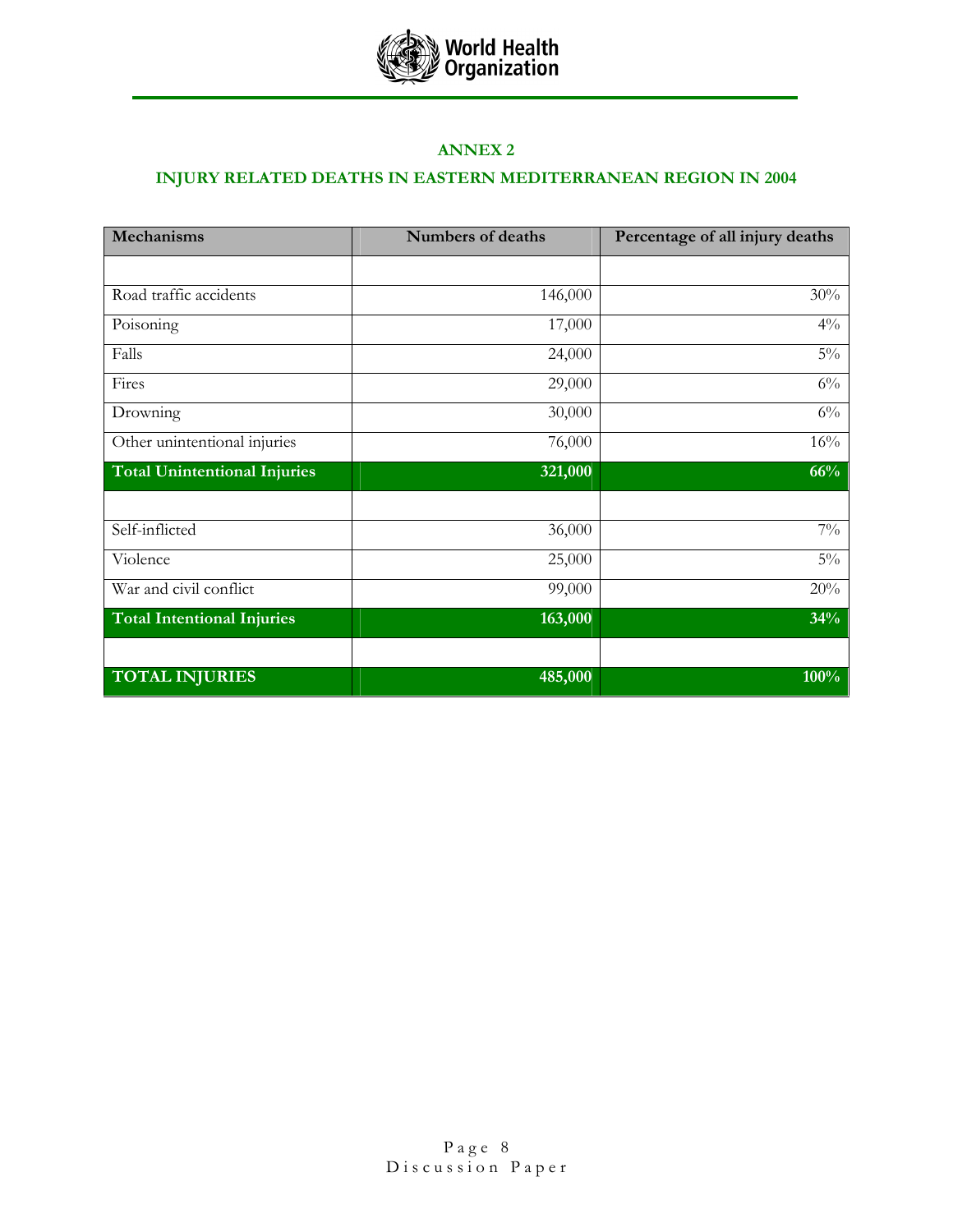

## ANNEX 3

### COST-EFFECTIVENESS OF INJURY CONTROL INTERVENTIONS: FINANCIAL SAVINGS TO SOCIETY FROM SELECTED INJURY CONTROL INTERVENTIONS

| Expenditure of $f$ 1 each on:                        | Savings in $\epsilon$ |
|------------------------------------------------------|-----------------------|
|                                                      |                       |
| Universal licensing of handguns                      | 79                    |
| Smoke alarms                                         | 69                    |
| Child safety seats                                   | 32                    |
| Bicycle helmets                                      | 29                    |
| Road design: removal of roadside obstacles           | 19                    |
| Home visits and parent education against child abuse | 19                    |
| Motorcycle helmets                                   | 16                    |
| Road design: upgrading marked pedestrian crossings   | 14                    |
| Injury prevention counselling by paediatricians      | 10                    |
| Road design: guard rails                             | 10                    |
| Area-wide speed and traffic management               | 10                    |
| Poison control services                              | 7                     |

### Sources:

Sethi D et al. Injuies and violence in Europe: why they matter and what can be done. Copenhagen, WHO Regional Office for Europe, 2006.

Sethi et al. Youth and road safety in Europe: policy briefing. Copenhagen, WHO Regional Office for Europe, 2007.